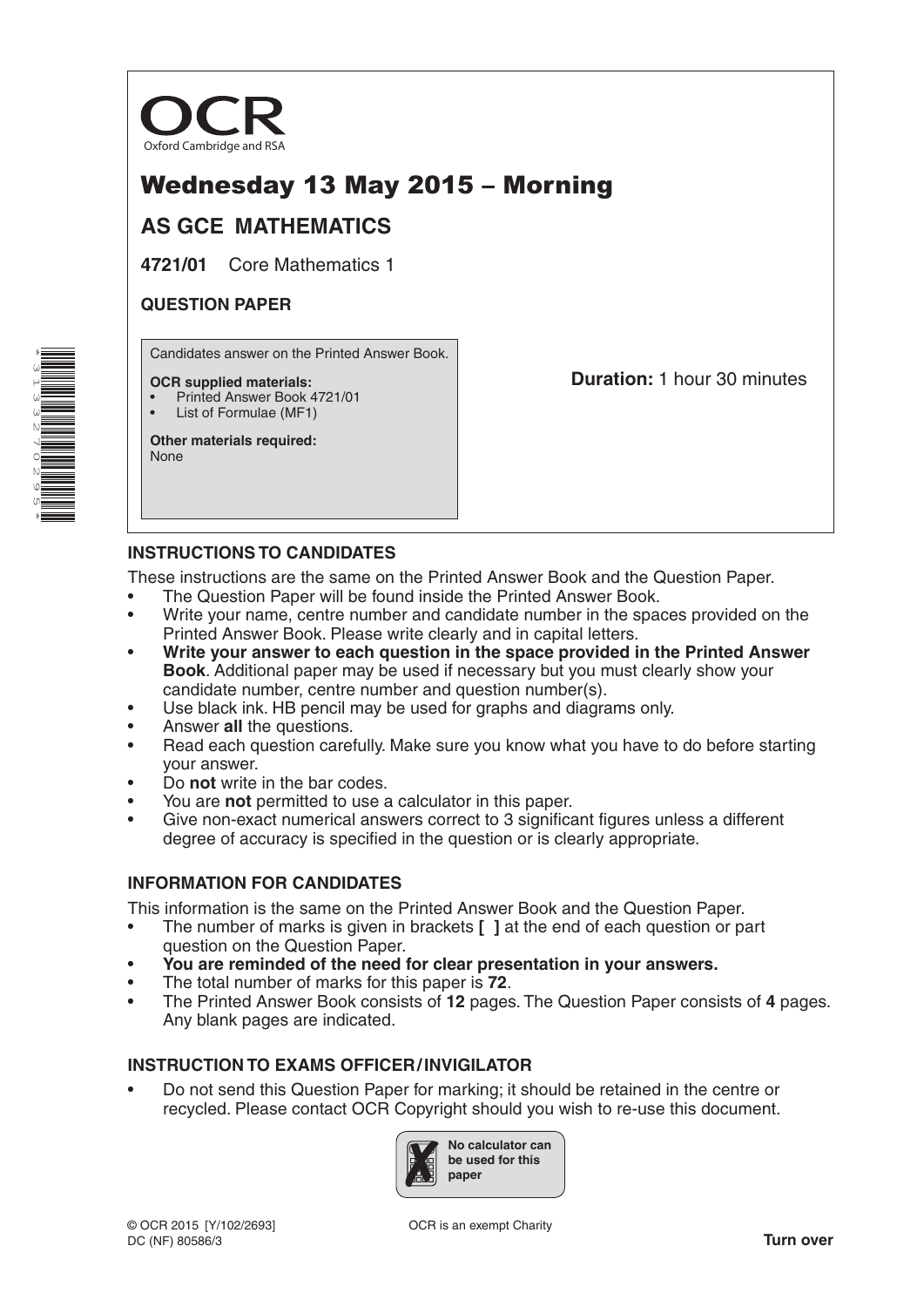- **2** (i) Sketch the curve  $y = -\frac{1}{x}$ .  $=-\frac{1}{x}$ . [2]
- **(ii)** The curve  $y = -\frac{1}{x}$  is translated by 2 units parallel to the *x*-axis in the positive direction. State the *equation of the transformed curve.* [2]

(iii) Describe a transformation that transforms the curve 
$$
y = -\frac{1}{x}
$$
 to the curve  $y = -\frac{1}{3x}$ . [2]

- **3** Express each of the following in the form  $5^k$ .
- **(i)**  $25^4$  [1]

$$
(ii) \frac{1}{\sqrt[4]{5}}
$$

(iii) 
$$
(5\sqrt{5})^3
$$
 [2]

- **4** Solve the equation  $x^{\frac{2}{3}} x^{\frac{1}{3}} 6 = 0$ . [5]
- **5**  The points *A* and *B* have coordinates (2, 1) and (5, −3) respectively.
	- **(i)** Find the length of  $AB$ . **[2]**
	- **(ii)** Find an equation of the line through the mid-point of *AB* which is perpendicular to *AB*, giving your answer in the form  $ax + by + c = 0$  where *a*, *b* and *c* are integers. [7]
- **6** Solve the simultaneous equations

$$
2x + y - 5 = 0, \qquad x^2 - y^2 = 3.
$$
 [5]

- **7** (a) Given that  $f(x) = (x^2 + 3)(5 x)$ , find  $f'(x)$ . [4]
- **(b)** Find the gradient of the curve  $y = x^{-\frac{1}{3}}$  at the point where  $x = -8$ . [4]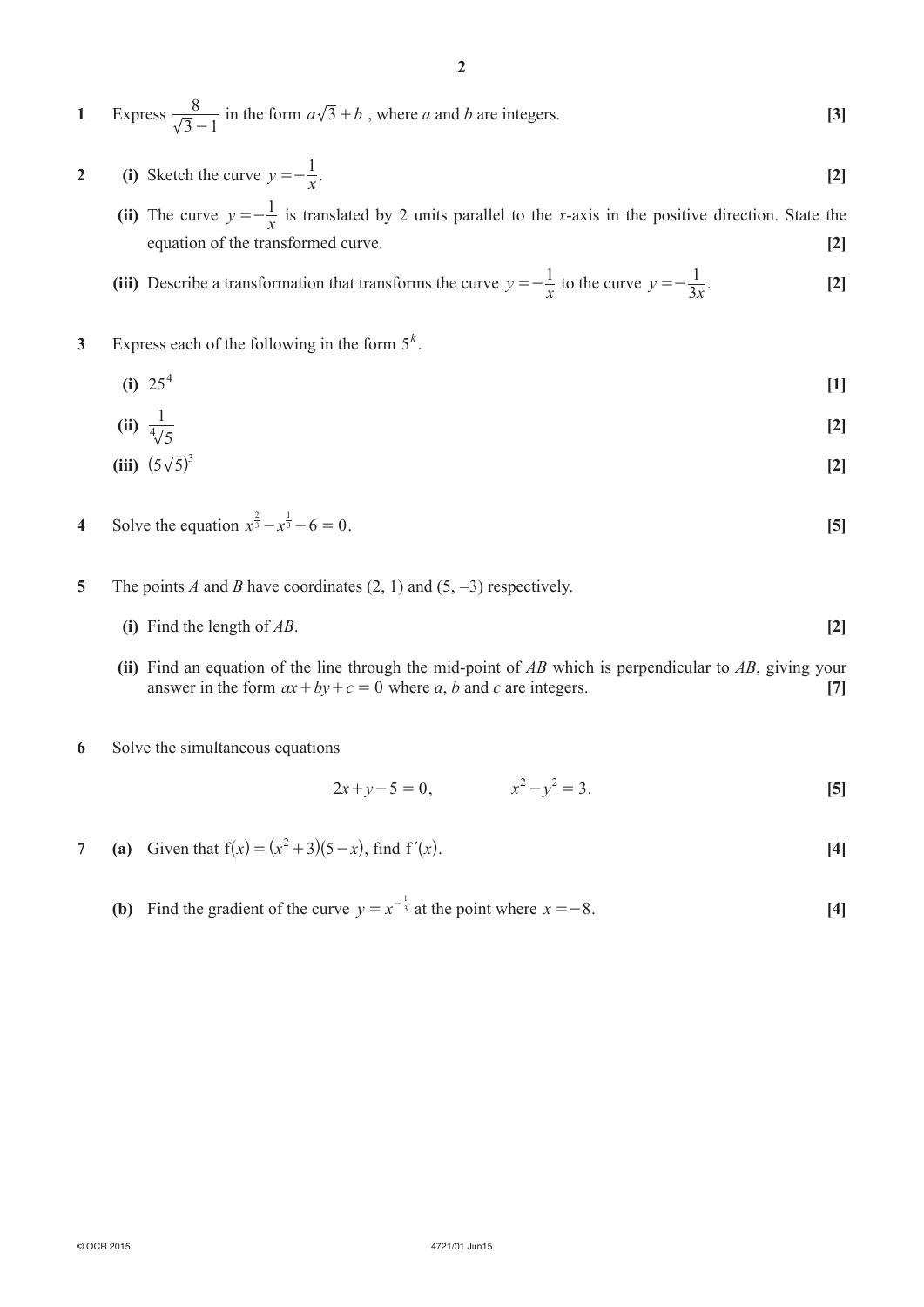- **8** (i) Sketch the curve  $y = 2x^2 x 3$ , giving the coordinates of all points of intersection with the axes. [4] **(ii)** Hence, or otherwise, solve the inequality  $2x^2 - x - 3 > 0$ . [2]
	- **(iii)** Given that the equation  $2x^2 x 3 = k$  has no real roots, find the set of possible values of the  $\epsilon$  constant *k*.
- **9** The curve  $y = 2x^3 ax^2 + 8x + 2$  passes through the point *B* where  $x = 4$ .
	- **(i)** Given that *B* is a stationary point of the curve, find the value of the constant *a*.  $[5]$
	- **(ii)** Determine whether the stationary point *B* is a maximum point or a minimum point. **[2]**
	- **(iii)** Find the *x*-coordinate of the other stationary point of the curve. **[3]**
- **10** A circle with centre *C* has equation  $x^2 + y^2 10x + 4y + 4 = 0$ .
	- **(i)** Find the coordinates of *C* and the radius of the circle. **[3]**
	- **(ii)** Show that the tangent to the circle at the point *P* (8, 2) has equation  $3x + 4y = 32$ . [5]
	- **(iii)** The circle meets the *y*-axis at *Q* and the tangent meets the *y*-axis at *R*. Find the area of triangle *PQR*. **[4]**

#### **END OF QUESTION PAPER**